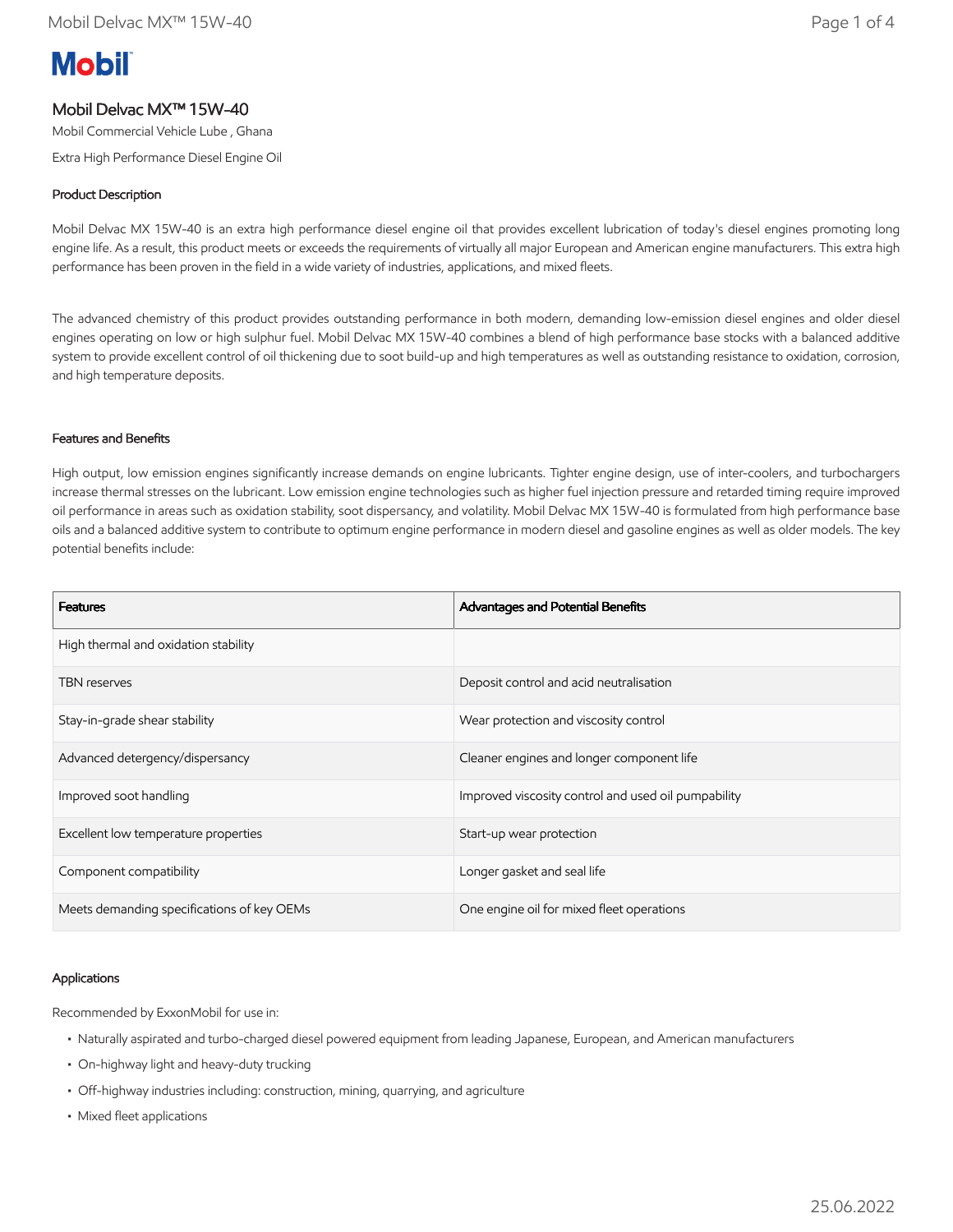| This product has the following approvals: |
|-------------------------------------------|
| Detroit Fluids Specification 93K215       |
| Mack EO-N                                 |
| Mack EO-M Plus                            |
| MB-Approval 228.3                         |
| <b>RENAULT TRUCKS RLD-2</b>               |
| VOLVO VDS-3                               |
| MTU Oil Category 2                        |

| This product is recommended for use in applications requiring: |
|----------------------------------------------------------------|
| ACEA B2                                                        |
| ACEA E3                                                        |
| API CF                                                         |
| API CF-4                                                       |
| API CG-4                                                       |
| Cummins CES 20071                                              |
| Cummins CES 20072                                              |
| Mack EO-M                                                      |
| MAN M 3275-1                                                   |
| RENAULT TRUCKS RD                                              |
| <b>RENAULT TRUCKS RD-2</b>                                     |
| RENAULT TRUCKS RLD                                             |
| VOLVO VDS-2                                                    |
| API SH                                                         |

| This product meets or exceeds the requirements of: |
|----------------------------------------------------|
| API CH-4                                           |
| API CI-4                                           |
| API SJ                                             |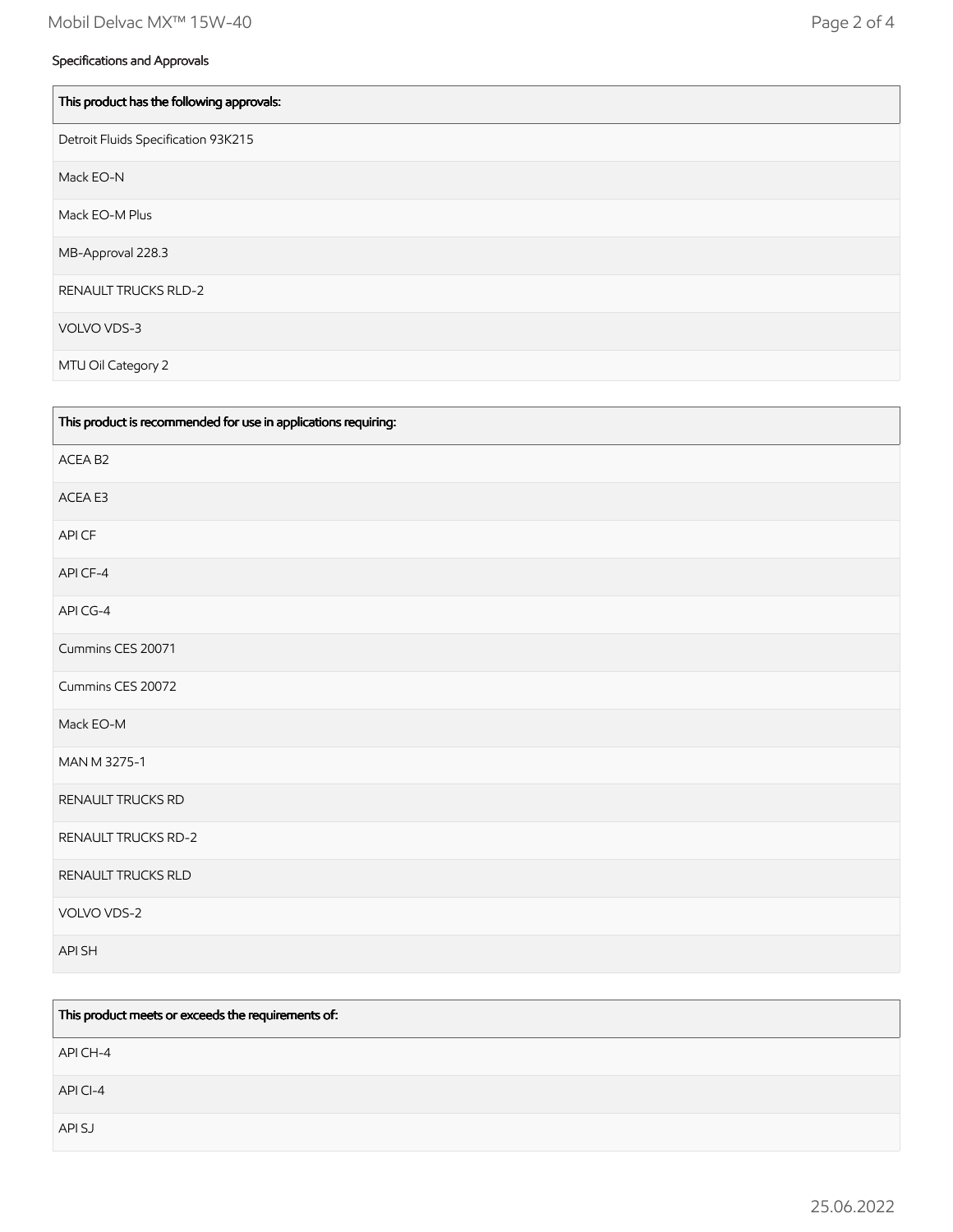| This product meets or exceeds the requirements of: |
|----------------------------------------------------|
| <b>APISL</b>                                       |
| ACEA E7                                            |
| Caterpillar ECF-2                                  |
| Cummins CES 20076                                  |
| Cummins CES 20077                                  |
| Ford WSS-M2C171-D                                  |

#### Properties and Specifications

| Property                                                               |            |
|------------------------------------------------------------------------|------------|
| Grade                                                                  | SAE 15W-40 |
| Ash, Sulfated, mass%, ASTM D874                                        | 1.1        |
| Density @ 15 C, kg/m3, ASTM D4052                                      | 0.87       |
| Flash Point, Cleveland Open Cup, °C, ASTM D92                          | 225        |
| Kinematic Viscosity @ 100 C, mm2/s, ASTM D445                          | 14.6       |
| Kinematic Viscosity @ 40 C, mm2/s, ASTM D445                           | 110        |
| Pour Point, °C, ASTM D97                                               | $-36$      |
| Total Base Number, mgKOH/g, ASTM D2896                                 | 9.2        |
| Viscosity Index, ASTM D2270                                            | 136        |
| Cold-Cranking Simulator, Apparent Viscosity @ -20 C, mPa.s, ASTM D5293 | 5800       |

### Health and safety

Health and Safety recommendations for this product can be found on the Material Safety Data Sheet (MSDS) @ [http://www.msds.exxonmobil.com](http://www.msds.exxonmobil.com/psims/psims.aspx) /psims/psims.aspx

All trademarks used herein are trademarks or registered trademarks of Exxon Mobil Corporation or one of its subsidiaries unless indicated otherwise.

04-2021 ExxonMobil Egypt (S.A.E.) 1097 Cornish El-Nil, Garden City, Cairo, Egypt

+ 20 2 795 4850/60 [http://www.exxonmobil.com](http://www.exxonmobil.com/)

Typical Properties are typical of those obtained with normal production tolerance and do not constitute a specification. Variations that do not affect product performance are to be expected during normal manufacture and at different blending locations. The information contained herein is subject to change without notice. All products may not be available locally. For more information, contact your local ExxonMobil contact or visit [www.exxonmobil.com](http://www.exxonmobil.com/)

ExxonMobil is comprised of numerous affiliates and subsidiaries, many with names that include Esso, Mobil, or ExxonMobil. Nothing in this document is intended to override or supersede the corporate separateness of local entities. Responsibility for local action and accountability remains with the local ExxonMobil-affiliate entities.